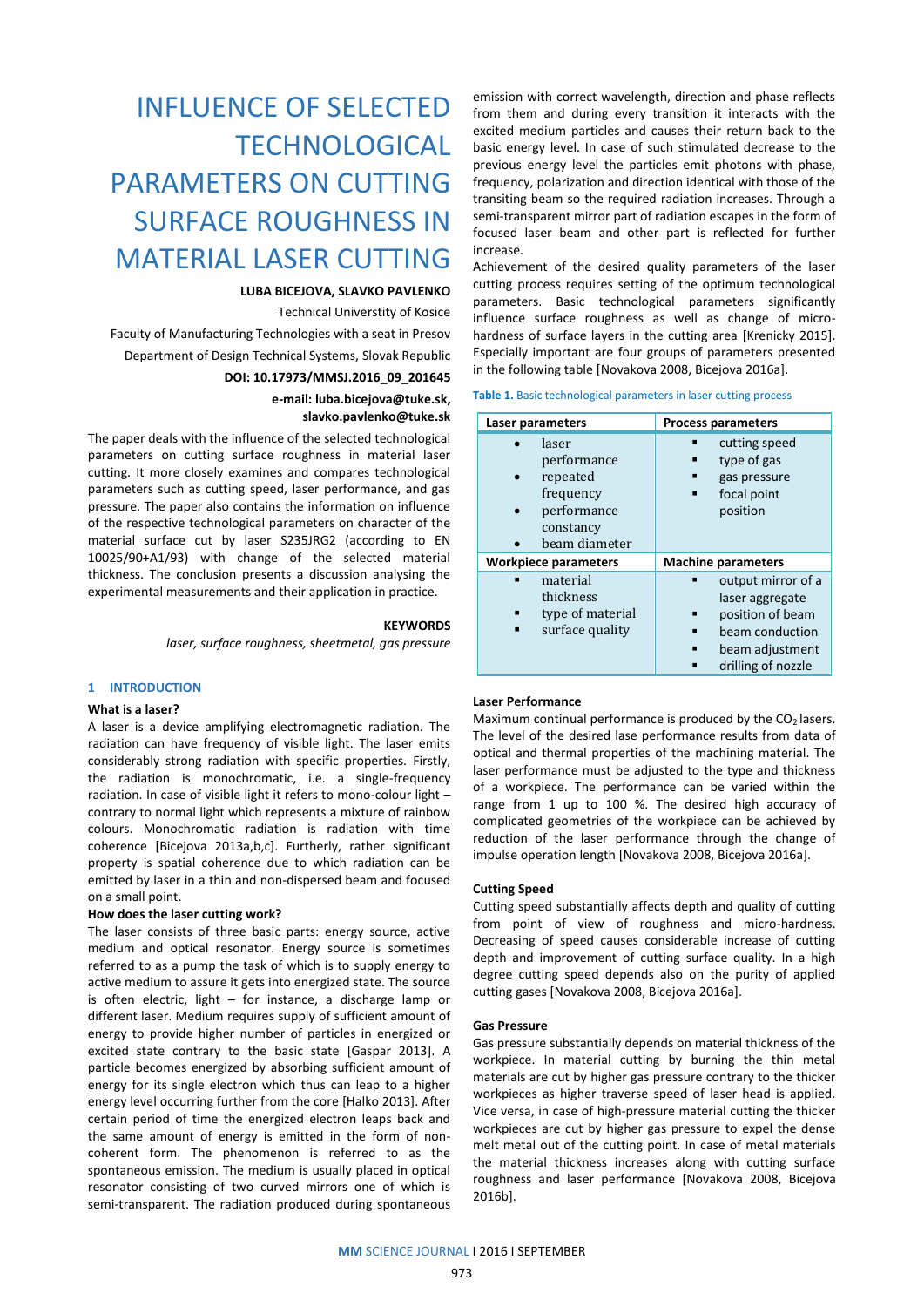# **2 EXPERIMENTAL PART**

# *2.1 Applied Device*

The experimental part of the paper deals with detection of surface roughness of materials with diverse thickness in case of laser cutting. The samples were cut by Laser Durma HD F 3015 (Fig. 1). The laser devices by the company of Laser Durma are classified into two categories marked as the HD and HD- F series. The HD series of  $CO<sub>2</sub>$  laser machines allow high quality cutting of both thin and strong materials. It offers maximal performance with minimal operational expenses.





**Figure 1.** Laser DURMA HD – F 3015

In case of laser cutting speed change the surface roughness was detected by contact profilometer Surftest SJ400 (Fig.2) by the company of Mitutoyo.



**Figure 2.** Profilometer MitutoyoSurftest SJ400

The device is characterized by the parameters shown in tab. 1.

| measurement speed                  | $0.05; 0.1; 0.5; 1.0$ mm/s                                                               |  |  |
|------------------------------------|------------------------------------------------------------------------------------------|--|--|
| return speed                       | $0.5; 1.0; 2.0$ mm/s                                                                     |  |  |
| measurement direction              | backwards                                                                                |  |  |
| positioning                        | $\pm$ 1.5 $\circ$ (angle bevel), 10 mm<br>(upwards/downwards)                            |  |  |
| range/resolution of<br>measurement | 800/0.01 µm; 80/0.001 µm up<br>to 2400 µm                                                |  |  |
| measurement method                 | s/without footing                                                                        |  |  |
| radius of footing<br>curvature     | 40 mm                                                                                    |  |  |
| type of connection                 | net adapter                                                                              |  |  |
| data output                        | interface RS-232C/SPC                                                                    |  |  |
| assessed parameters                | P (primary), R (roughness), W<br>(filtered waviness), digital filter<br>2CR, PC75, Gauss |  |  |

# **Accessories of device MitutoyoSurftest SJ400 designed for roughness measurement:**

- digital measuring apparatus with LCD touching screen,
- sliding unit holder for measuring stand,
- sliding measuring unit,
- special jig for a measured unit fastening.

#### *2.2 Preparation of Experimental Samples*

The applied material is steel 11 375 according to STN standard marked also as S235JRG2 according to EN 10025/90+A1/93standard (Fig. 3). Thickness of steel is of 8 mm and 10 mm. The selected parameters were changed with the individual values of thickness.



#### **Figure 3.** Experimental sample

### *2.3 Roughness Measurement Procedure:*

Prior to measurement the samples were thoroughly cleaned. Impurities were removed with the application of technical benzine. The samples were arranged according to machining order of the measured surfaces. After switching the measuring device on, the measuring sample was fastened with a special jig [Mascenik 2012]. The device contains a tiny body fixed on the top of a holder of a sliding unit for the measuring stand. In clockwise rotation the measuring unit slid downwards. In anticlockwise rotation the measuring unit slid upwards. The rotation continued until the stylus of the measuring unit leant against the measuring unit [Salokyova 2016a,b].

To assure correct measurement the LCD display showed the most suitable approximation of the stylus. When the position had been reached, the measurement was triggered using the START button. The stylus of the measuring unit slid along the measured sample. The measured values Ra and Rz were read directly from the LCD display and consequently recorded. The measurement was discontinued by pressing the STOP button. Consequently, the sample was removed from the measuring device. The anticlockwise rotation of a tiny body on the holder of the sliding unit caused upward sliding of the stylus of the measuring unit. Afterwards the sample was removed from the jig in which it was fastened. The measurement procedure remained unchanged with all samples [Mascenik 2011].

Part of the measuring device SURFTEST 400 Fig.2 is a printer of the measured values. Pressing the PRINT button the individual values were printed which were applied in further analysis. Drawback of the device rests in a limited memory  $-5$  samples only. As the number of samples exceeded 5, the values were recorded into the table in fives to prevent interruption of the measurement and to assure printing of the values which can be recorded as well. The interruption would considerably prolong the measuring period.

## *2.4 Processing and Assessment of the Measured Values*

The measured surface roughness values in case of cutting material thickness of 8mm and 10m are shown in the following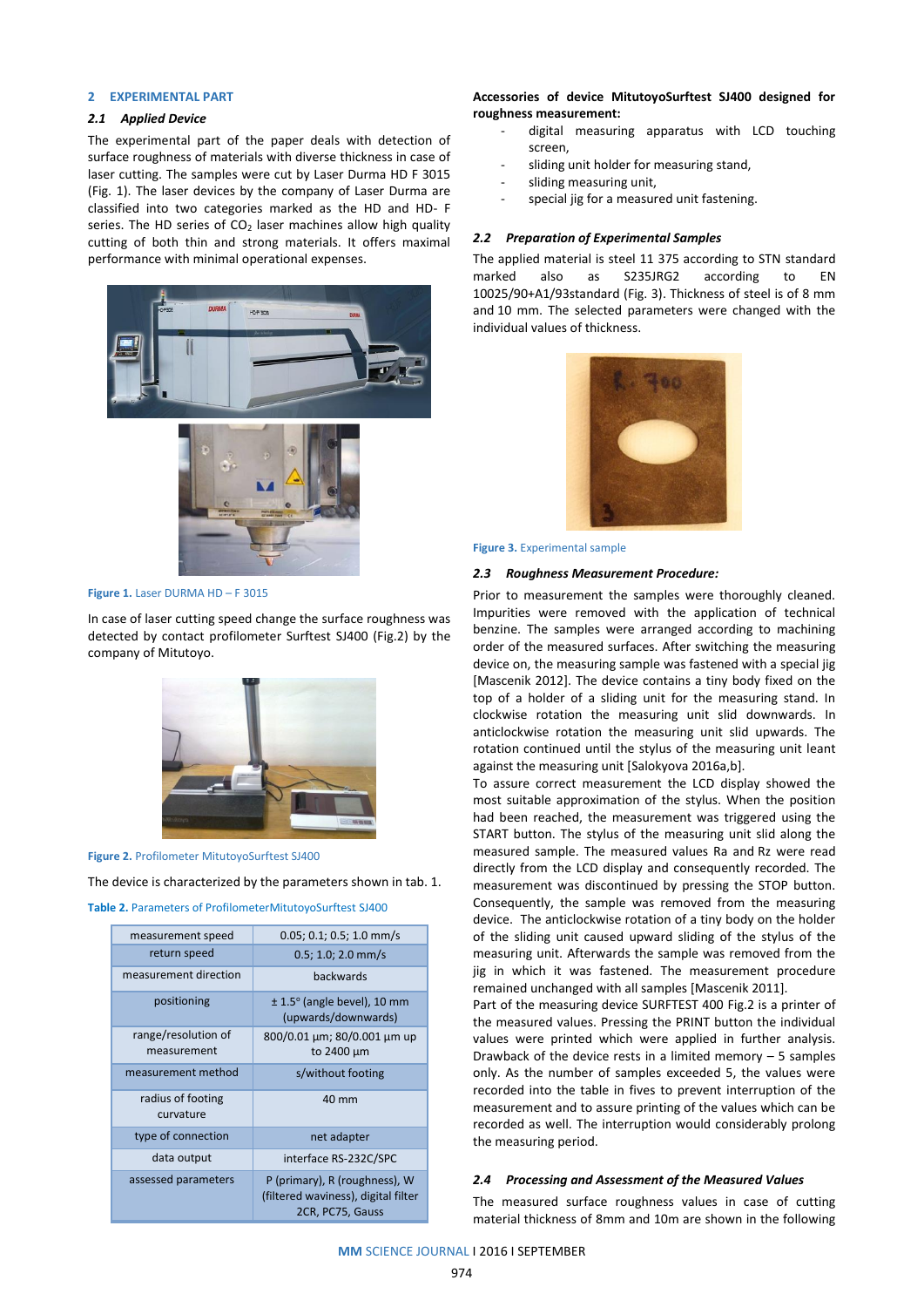tab.3 and tab.4 with gas pressure change [Mascenik 2014a,b]. Other measured roughness values in case of change of laser performance and cutting speed are plotted in graphs only.

| Roughness Ra(µm)      | 4.61 | 2.66 | 6.36 | 10.46 |
|-----------------------|------|------|------|-------|
| Roughness $Rz(\mu m)$ | 25.3 | 13.9 | 35.7 | 44.8  |

**Table 2.** Cutting surface roughness of cutting sheetmetal with thickness of 8 mm in case of gas pressure change.

| Roughness Ra(µm)      | 4.13 | 4.88 | 3.48 |
|-----------------------|------|------|------|
| Roughness $Rz(\mu m)$ | 20.9 | 23.4 | 22.1 |

**Table 3.** Cutting surface roughness of cutting sheetmetal with thickness of 10 mm in case of gas pressure change.

The following figures show graphical relations between the influence of the selected technological parameters of laser and surface character, which are defined by values Ra and Rz with Ra referring to a mean arithmetical deviation of the profile  $[µm]$  and with Rz referring to the peak unevenness value  $[µm]$ .



**Figure 4.** Graphical plotting of sheetmetal surface roughness with thickness of 8 mm during cutting speed change



**Figure 5.** Graphical plotting of sheetmetal surface roughness with thickness of 8 mm in case of performance change



**Figure 6.** Graphical plotting of sheetmetal surface roughness with thickness of 8 mm in case of gas pressure change



**Figure 7.** Graphical plotting of sheetmetal surface roughness with thickness of 10 mm during cutting speed change



**Figure 8.** Graphical plotting of sheetmetal surface roughness with thickness of 10 mm in case of performance change



**Figure 9.** Graphical plotting of sheetmetal surface roughness with thickness of 10 mm in case of gas pressure

## **3 CONCLUSIONS**

In case of the individual sheetmetal thickness values the occurrence of diverse values of surface roughness can be observed in relation to the change of parameters. The parameters are changed differently in each case, yet with the identical values the curves show similar surface roughness. With the change of the individual parameters the individual cases occurred. With the change of cutting speed the surface roughness increases from the value of 1400 mm/min. The decrease occurs from the value of 1100mm/min. It can be assumed that in the event of application of the identical cutting speed change the curves would appear to be developing in a like manner. The measured roughness values show similar development when the gas pressure is changed. With performance of 2000W during laser performance change the increase could be observed in the first case whereas the second one showed the decrease.

The research proved the change of the individual surface roughness values when the parameters were changed. The more similar or even identical the parameters appear to be in case of diverse sheetmetal thickness values; the curves tend to